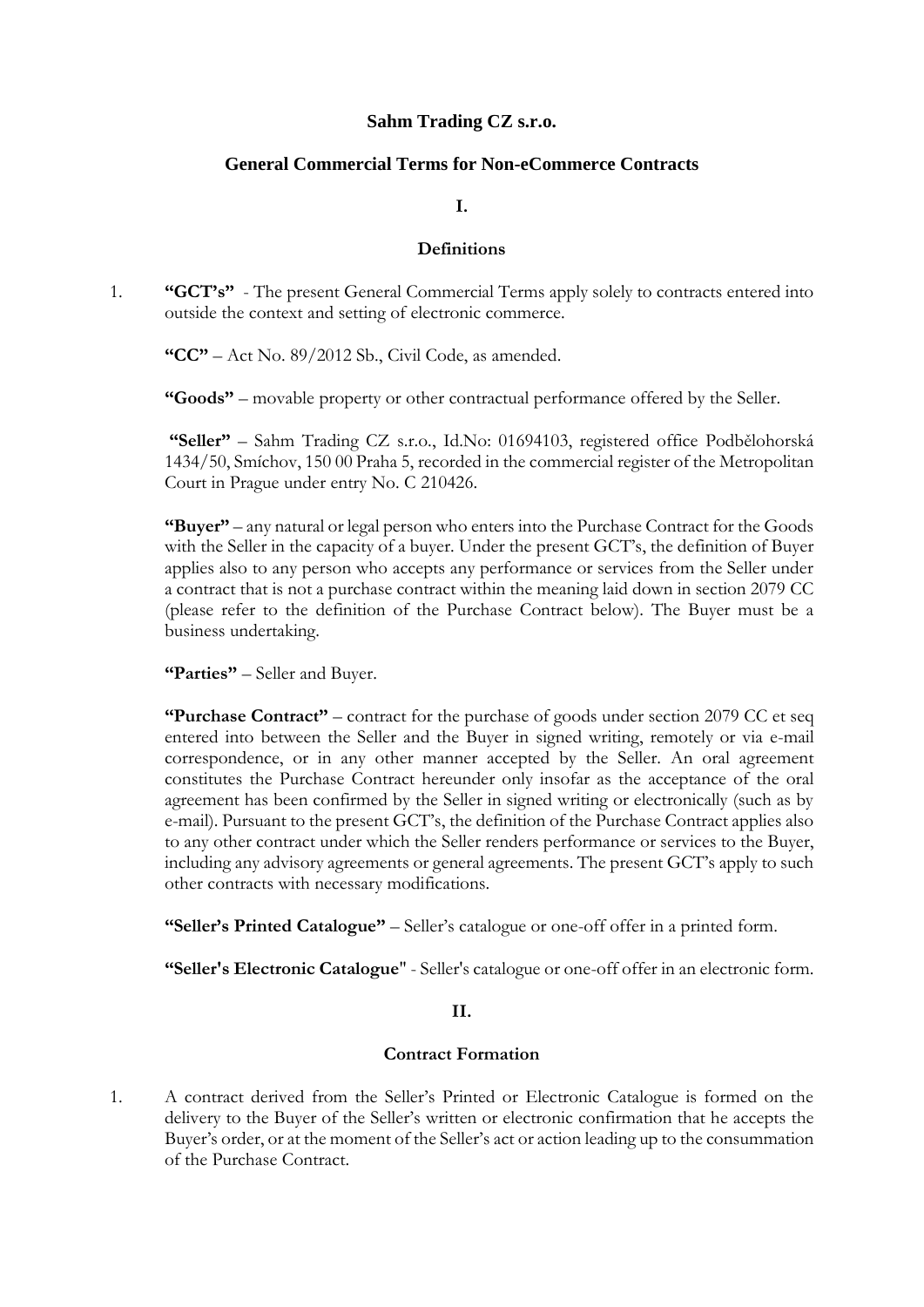- 2. The contract that is *not* derived from the Seller's Printed or Electronic Catalogue is formed on the execution of the written Purchase Contract or on the delivery of the Buyer's acceptance of the offer to the Seller. The Seller's offer may be accepted by the Buyer electronically or in signed writing.
- 3. Seller's offers are binding only insofar the Buyer accepts them within the time period for which the Seller's considers the offer as binding.
- 4. In the event of a conflict between the terms stipulated in the Purchase Contract and the present GCT's, the terms of the Purchase Contract prevail. In the Purchase Contract, the parties may expressly exclude the application of the GCT's on a particular contract or may expressly exclude the application of a certain provision or certain provisions of the GCT's. The exclusion of the present GCT's, whether in whole or in part, must be recorded in writing, must be stipulated expressly in the Purchase Contract and applies solely to the particular contract affected.
- 5. The parties exclude the application of any other commercial terms and conditions.
- 6. In the event of doubt about the interpretation of the Purchase Contract entered into with a Buyer who is a foreign or domestic business undertaking, the Purchase Contract will be interpreted in accordance with Incoterms 2020 as individually agreed.

## **III.**

# **Purchase price and shipping fees**

- 1. The purchase price for the Goods supplied by the Seller to the Buyer under the Purchase Contract consists in the purchase price net of VAT and the applicable VAT at the rate valid at the Purchase Contract, insofar as the supply of the Goods represents a taxable supply that is not exempt from VAT.
- 2. In the absence of a specific agreement to the contrary, the purchase prices listed in the Seller's Printed or Electronic Catalogue valid at the date of the Purchase Agreement are binding on both parties.
- 3. For Goods that are to be shipped to the Buyer, the Seller will charge the Buyer a shipping fee in addition to the purchase price. The shipping fee will be charged separately in the amount agreed by the parties – or, in the absence of such agreement, at the fair market price. If the purchase price of a single delivery happens to be lower than CZK 5,000 net of VAT, the shipping is always paid for by the Buyer. In the absence of a statutory provision to the contrary, all unforeseeable incidental charges and custom duties as well as newly incurred customs duties, transport charges and increases thereof shall be borne by the Buyer. The Buyer pays both the customs duty and the customs charges.

## **IV.**

## **Payments, Buyer's default, Seller's withdrawal and set-off**

1. The purchase prices and the shipping fees are deemed paid on the date on which the Seller may dispose of the relevant amount; in case of non-cash payments, this coincides with the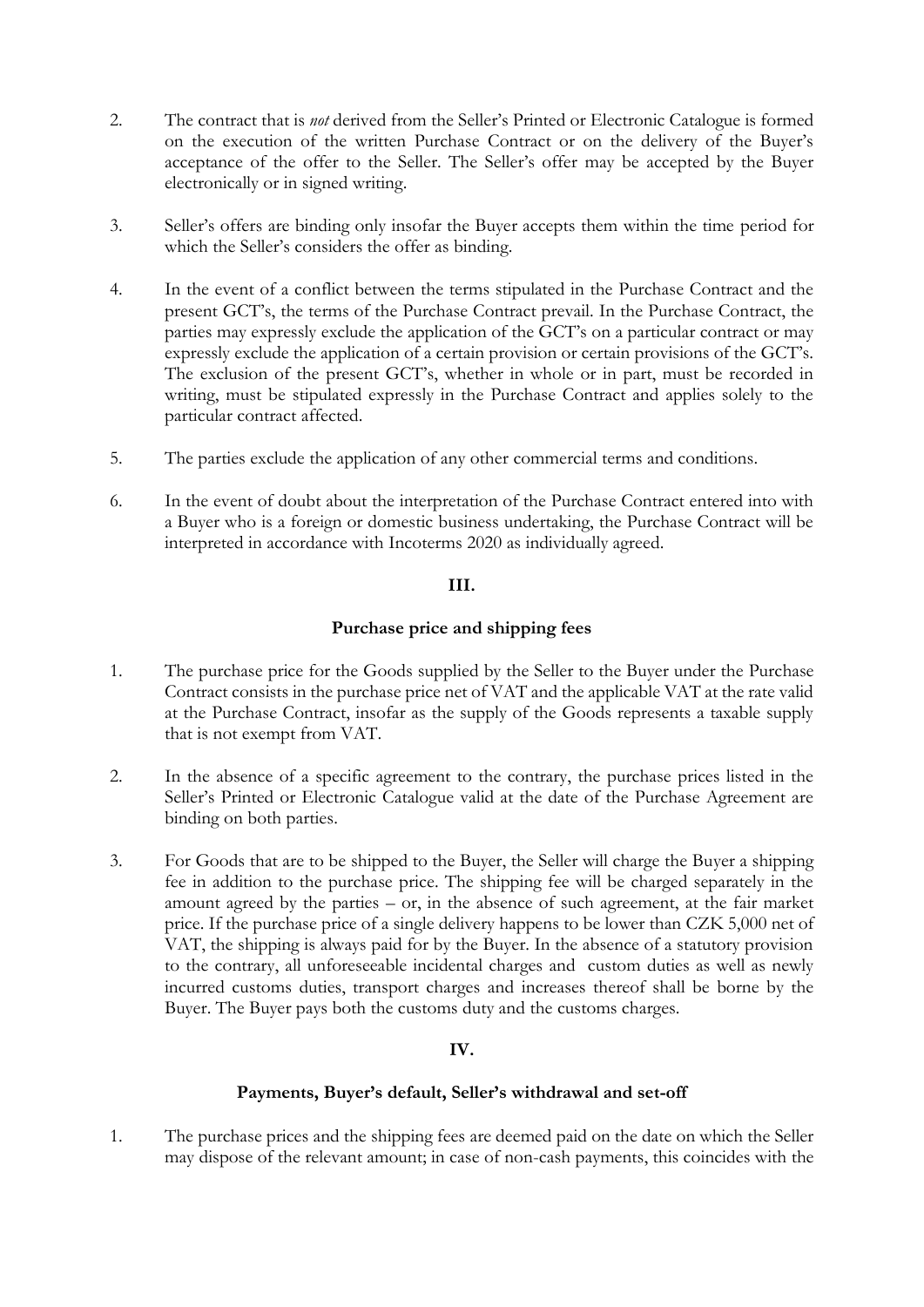date on which the Seller's account has been credited with the relevant amount. The payment costs (such as bank fees) are borne by the Buyer.

- 2. The Seller accepts bills of exchange in payment of the purchase price of the Goods under the Purchase Contract only if it has been expressly agreed by the parties.
- 3. If the Buyer defaults on the payment of the purchase price or shipping fee, the Seller may charge the Buyer a late payment interest at the rate of 0.1% of the amount due starting from the first day of delay. This is without prejudice to the Seller's right to damages.
- 4. A party may withdraw from the Purchase Contract only if the Seller and Buyer thus agree or for a gross breach of contract (under section 2002 CC).
- 5. The Seller may withdraw from the Purchase Contract under conditions laid down in law and if the goods have not yet been delivered to the Buyer and the Seller proves that:
	- i. The Buyer has defaulted on the payment of the purchase price or shipping fees or a part thereof by more than 30 days;
	- ii. The Buyer previously breached its obligation under the Purchase Contract with the Seller and the Seller consequently suffered damage that the Buyer failed to compensate;
	- iii. The Buyer reported fictitious or incorrect information when entering into the Contract;
	- iv. It is indubitably apparent from the Buyer's order and conduct that the Buyer clearly abuses his rights or acts with dishonest intent.
- 6. The Seller may set off any claims it has against the Buyer. Only claims of the same kind may be set off against each other. The Seller may also unilaterally set off its outstanding claims against the Buyer's outstanding claims, in which case the date of extinction of both claims shall be the date on which the Seller's expression of intent reaches the Buyer.
- 7. Any set-off of the Buyer's claim against the Seller's claim or a retention of goods to secure the Buyer's claim against the Seller is prohibited.

## **V.**

#### **Passage of ownership and risk of damage to Goods**

- 1. The Seller and the Buyer agree to reserve the title to the Goods. The Buyer becomes the owner of the Goods only on the payment of the entire purchase price and the shipping fees.
- 2. The risk of damage to the Goods passes onto the Buyer on the delivery of the Goods.

## **VI.**

#### **Delivery and acceptance of Goods and Seller's default**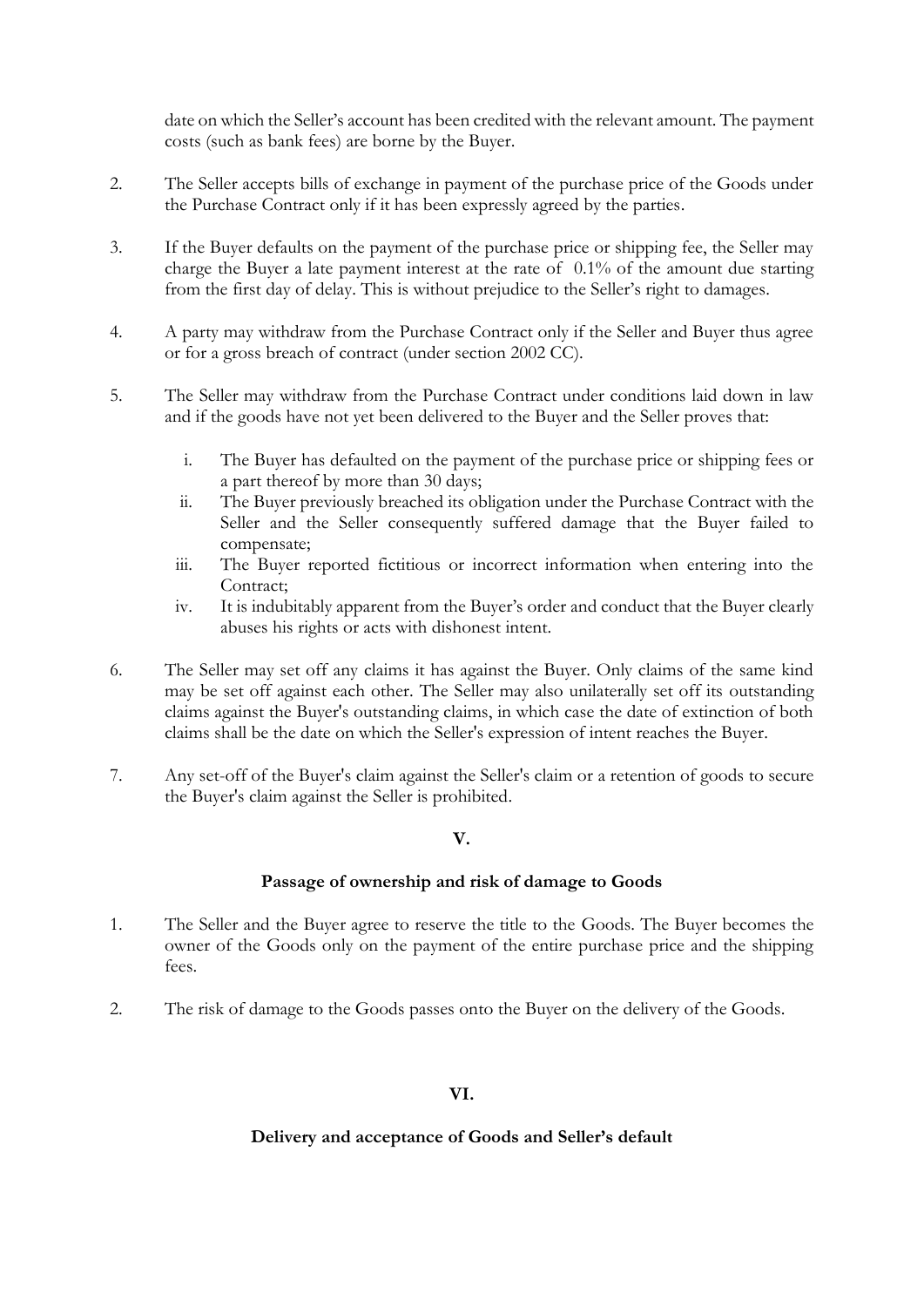- 1. The Seller must deliver the Goods within the time limit set forth in the Purchase Contract or determined in some other manner stipulated in the Purchase Contract. The term of delivery starts to run on the date of the Purchase Contract, or if the Purchase Contract has been entered into as a general agreement, on the conclusion of the individual Purchase Contract. If the parties agree to settle in advance the entire purchase price and shipping fees or a settle a partial advance payment of the purchase price and shipping fees, the term of delivery starts to run on the payment of the advance, whether in whole or in part, on the purchase price and shipping fee.
- 2. The Buyer must collect the goods at Seller's request in accordance with the terms of the Purchase Contract.
- 3. For Goods that are to be shipped, the Goods are deemed delivered when handed over to the first carrier for carriage to the Buyer. The Seller's obligation to deliver has been fulfilled duly and timely insofar the first carrier has been allowed to accept delivery of the Goods, even if the actual acceptance has not taken place through no fault of the Seller. The Seller may arrange delivery to the Buyer who is a business undertaking also under the terms of the individually agreed delivery term under Incoterms 2020.
- 4. The Seller is not responsible for a late or a failed delivery of the Goods if caused by the carrier, by the Buyer or by any third party other than the Seller. If the Seller fails to deliver the Goods in time through a fault of his own, the Buyer may withdraw from the Purchase after the lapse of reasonable grace period following the scheduled term of delivery. The reasonable grace period may not be shorter than 30 days.
- 5. The Seller is not responsible for a late or a failed delivery of the Goods caused by force majeure. Force majeure events entitle the Seller to postpone the delivery date of the Goods for the duration of the force majeure event and for the reasonable period required to resume normal business operations. Force majeure events are all events which substantially aggravate or prevent the Seller from delivering the Goods (such as fire, destruction of equipment, war, pandemic, shortage of energy and raw materials or natural disasters etc.), as well as any road obstacles, regardless of whether the circumstances occur at the Seller's, or at the location of the Seller's supplier or its subcontractor.
- 6. The Buyer must accept the delivery of the Goods at the agreed location and without delay after the Seller's request to do so. If the Goods are to be shipped, the Buyer must accept the Goods without undue delay after the Goods have been delivered to the agreed destination.
- 7. If the Buyer fails to accept the delivery of the Goods in time or if the delivery of the Goods and the payment of the price coincides with the payment of the purchase price and/or the shipping fees, the Seller may store the Goods at the cost and risk of the Buyer and retain the Goods until such time the Buyer pays the Seller all ensuing costs, the purchase price and/or the shipping fees. The costs of storing the Goods are set at 10% of the purchase price of the Goods net of VAT.
- 8. The manufacturing and delivery tolerances are set at  $+/- +/- 5 \%$ , which means that if the actual quantity of the Goods delivered by the Seller differs from the quantity ordered by Buyer by 5% in either direction, this does not constitute a Seller's breach of the Purchase Contract and does not entitle the Buyer to refuse to accept delivery or refuse to pay for the Goods thus delivered, nor gives rise to any other Buyer's claims against the Seller. The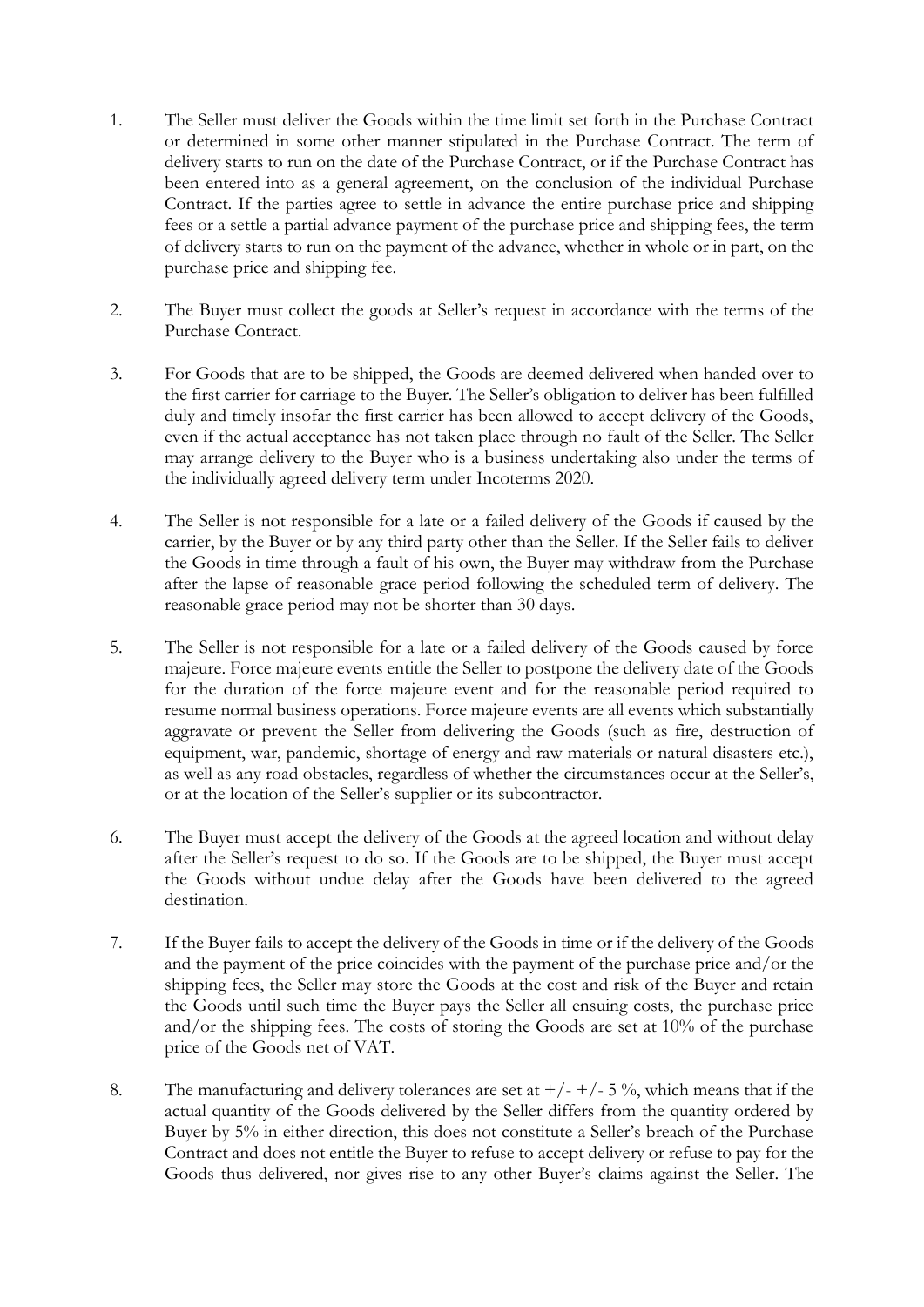Buyer must therefore always accept and pay for the delivery of Goods delivered within the said manufacturing and delivery tolerances.

9. For Purchase Contracts that have been entered in the form of general agreements for repeated supplies of Goods, a delivery of part of the Goods ordered under an individual Purchase Contract may be postponed by the Seller on account of his insufficient manufacturing and operating capacity provided the Buyer substantially increases the quantity of goods normally ordered and delivered under individual Purchase Contracts. The Buyer must be notified about the postponement of the delivery of part of Goods without delay. A postponement of delivery does not amount to the Seller's default but rather constitutes a delay caused by the Buyer.

#### **VII.**

#### **Packaging**

The Goods are delivered in normal packaging; special packaging is possible depending on the Seller's capabilities at the Buyer's expense and at the Buyer's express request. Except for pallets, the packaging materials, protective and transportation aids are not returnable. Packaging materials that are not returned to the Seller must be scrapped by the Buyer or disposed of in accordance with applicable laws. If the Seller requests that the Buyer return the packaging materials, protective and transportation aids, the Buyer does not acquire the ownership of such materials and must return the packaging materials, protective and transportation aids to the Seller without undue delay after delivery at the Seller's expense. The supplied pallets will be replaced for the pallets of the same quantity, quality and type, unless the parties agree otherwise.

#### **VIII.**

#### **Inspection of Goods**

The Buyer must inspect the Goods without delay after the risk of damage to the Goods passes to him. If the Goods are to be shipped, the Buyer must inspect the Goods immediately after they have been delivered to their destination. The Buyer must duly inspect the Goods on receipt; in particular, the Buyer must inspect the integrity of the packaging, check the delivery for any visible damage and check whether the delivery is complete (missing packaging or packet). If the integrity of the packaging has been breached or in the event of any visible damage to the packaging that could affect the Goods, the Buyer may request an inspection of the condition of the Goods and is not required to accept Goods that are found to have been damaged. If the Buyer decides to accept such Goods, he is required to describe briefly the breach of integrity or the damage to the packaging, damage to the Goods or any missing Goods (number of packages, packets) in the delivery or dispensing note upon confirmation of receipt. If the Buyer fails to inspect the Goods with due care and in time and fails to refuse the delivery of the Goods or fails to record his objections regarding the condition of the Goods in the delivery or dispensing note, he may not claim defects detectable during such inspection.

#### **IX.**

#### **Liability for defects and Buyer's withdrawal from contract**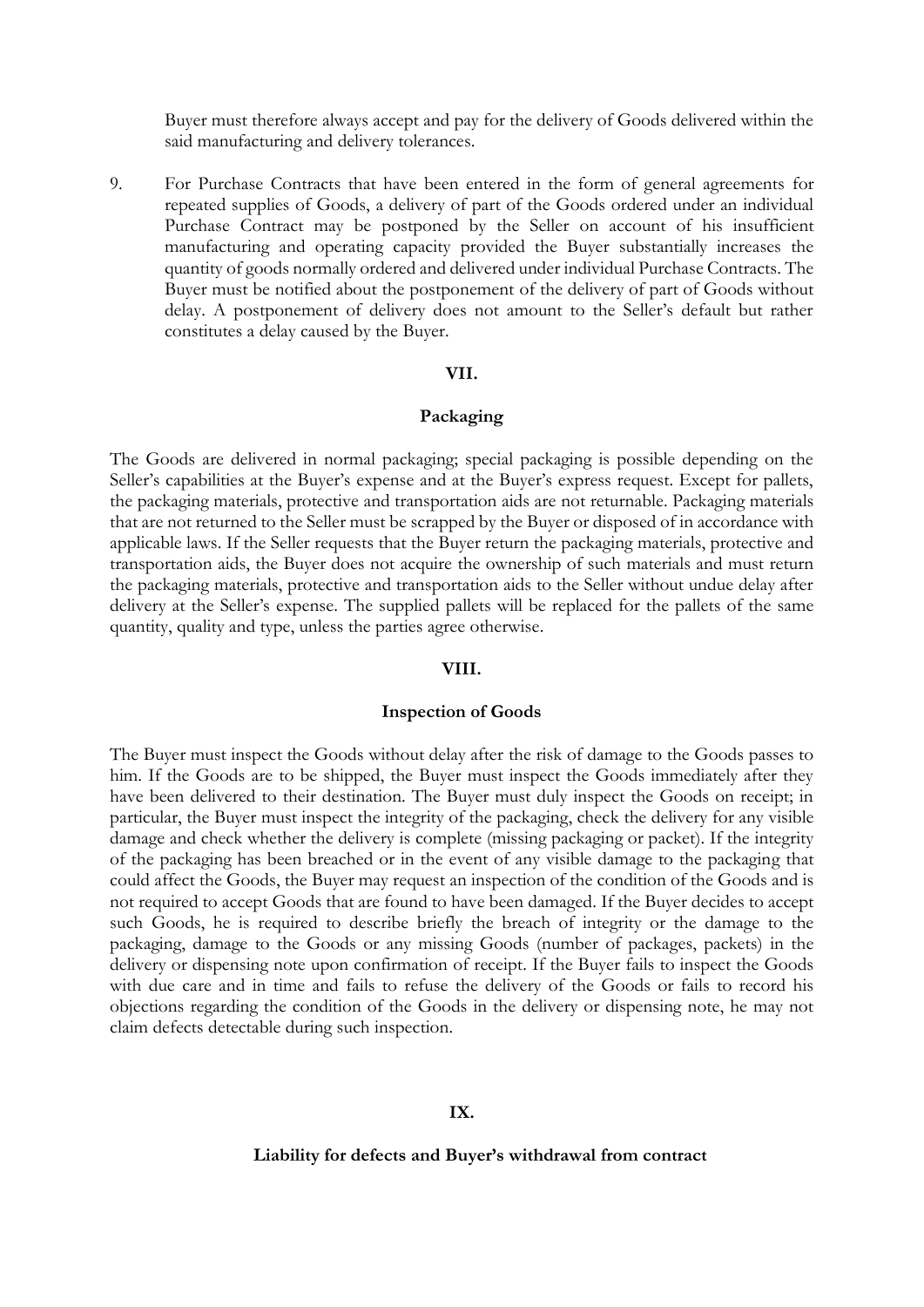1. Buyer may claim the Seller's liability for defects only insofar as he informs the Seller about the defect of the Goods without undue delay

a) after having discovered the defect;

b) after he should have discovered the defect if acting with due care through an inspection performed under Article VIII.;

c) and insofar as the defect could have been discovered later if acting with due care.

In the notice of defects, the Buyer must indicate, without limitation, the specific defects he has discovered and how the defects manifest themselves.

- 2. If the supply of defective Goods amounts to an immaterial breach of Purchase Contract, the Buyer may claim the delivery of replacement or missing Goods or may claim a reasonable discount on the purchase price.
- 3. If the supply of defective Goods amounts to a material breach of Purchase Contract, the Buyer may claim the delivery of replacement or missing Goods or may withdraw from the Purchase Contract.
- 4. The Buyer agrees to cooperate with the Seller in the event of defective contractual performance to the extent necessary, particularly in handing the defective Goods or samples thereof over to the Seller.
- 5. For Goods that are sold at a discount as discarded or second-hand quality etc., the Buyer may not claim for defects associated with the specifications and characteristics that are commonly associated with Goods of similar nature.

# **X.**

## **General limitation of liability for defects**

- 1. In the absence of a provision to the contrary in the present GCT's, subject to the applicable statutory conditions, the Seller is liable for the damage caused by the breach of his contractual and non-contractual obligations except to the extent of the damage caused by product defects, for which he shall be liable under Article IX of the present GTC, only insofar as the damage has been caused by a wilful misconduct or gross negligence. Barring the wilful misconduct, the Seller's liability also does not apply to damage that could not have been foreseen in a particular transaction under normal circumstances and to damage against which the Buyer has been or normally could be insured.
- 2. The parties agree that the maximum amount of the compensation payable in the event of breach of Seller's obligations hereunder is equal to the selling price of the Goods to which the Seller's breach relates (defective or missing goods). This rule does not apply to harm caused to the personal rights of an individual or to harm caused by a wilful misconduct or gross negligence and insofar as the weaker party's right to compensation has been excluded or limited.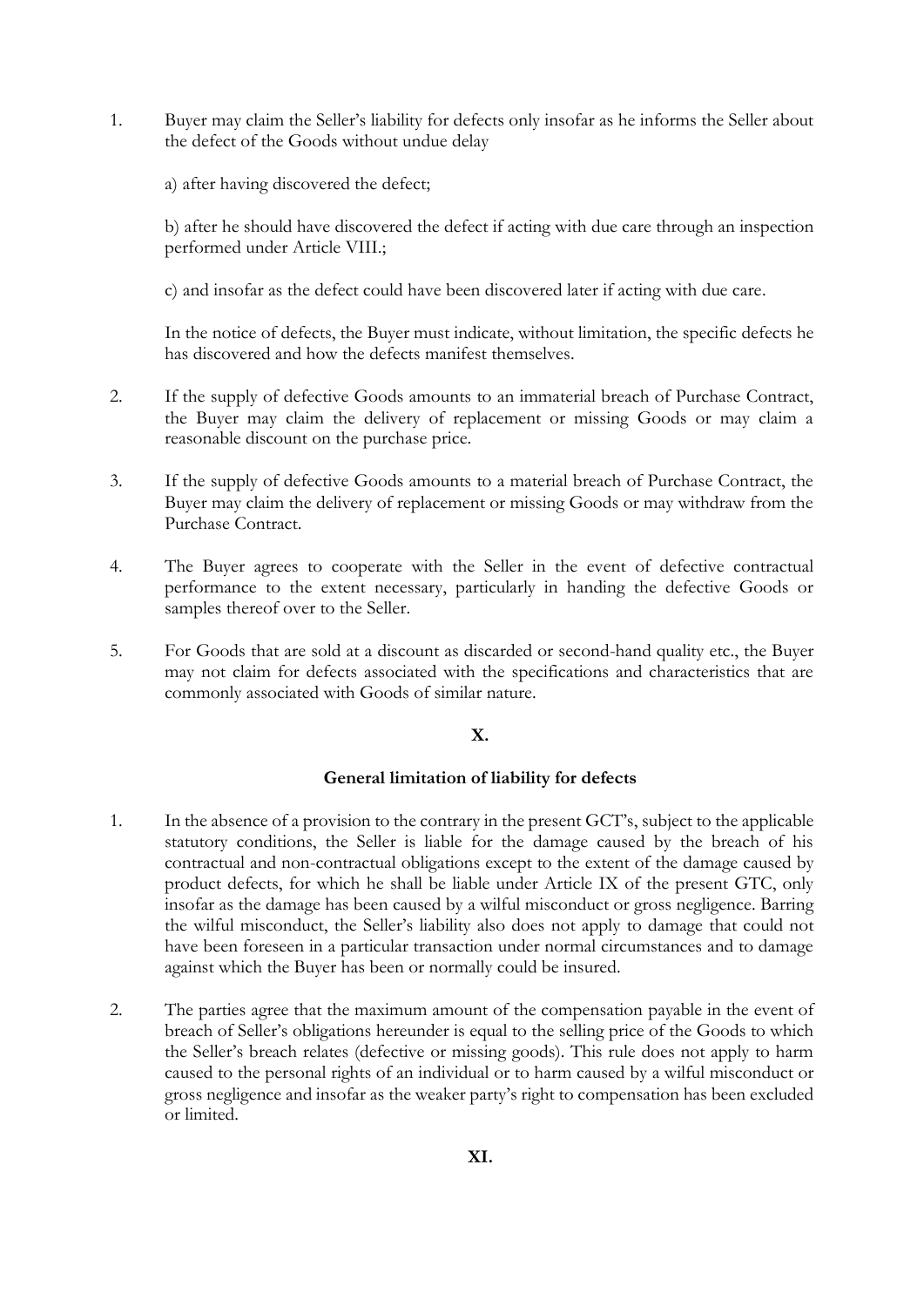# **Place of supply**

1. If the Goods are being shipped, the place of supply coincides with the destination to which the Goods are being shipped. In all other circumstances, the place of supply coincides with the place where the Goods are collected by the Buyer.

# **XII.**

# **Trade secret, intellectual property**

- 1. Both the Seller and the Buyer must keep confidential all information they learn in connection with the conclusion of the Purchase Contract insofar as the nature of such information indicates, whether expressly or by implication, that the information should be kept confidential. This applies in particular to the information about facts, circumstances and procedures of business or operating nature listed below and to the information about facts that are subject to trade secret, as defined in the Czech Civil Code and to the information about facts and circumstances that amount to intellectual property under applicable law.
- 2. Confidential information includes, without limitation, any information and procedures of business and operating nature such as glass design, technical drawings, know-how, logos, data, calculations, samples, visualisations, preparations, tools, measuring devices, models, moulds and other things, and design or production documents recorded in writing or electronically, technological descriptions and so forth that are not intended for third parties and that have been entrusted to the Buyer or to the Seller in the course of their business or about which the Buyer or the Seller learned in any other way.
- 3. Neither Seller nor Buyer may disclose or release to anyone any facts, circumstances and procedures of business or operating nature indicated above. Neither the Seller nor the Buy may use the foregoing facts, circumstances and procedures of business or operating nature in the course of their profit or non-profit making activities or for any third-party activities.

## **XIII.**

## **Personal data processing**

1. The information about the processing of personal data are available in the standalone Privacy Policy, available at [www.sahm.de](http://www.sahm.de/) and www.sahmgastro.cz.

## **XIV.**

## **Final provisions**

1. Neither party may disclose its rights and obligations under the Purchase Contract to a third party without the written consent of the other party.